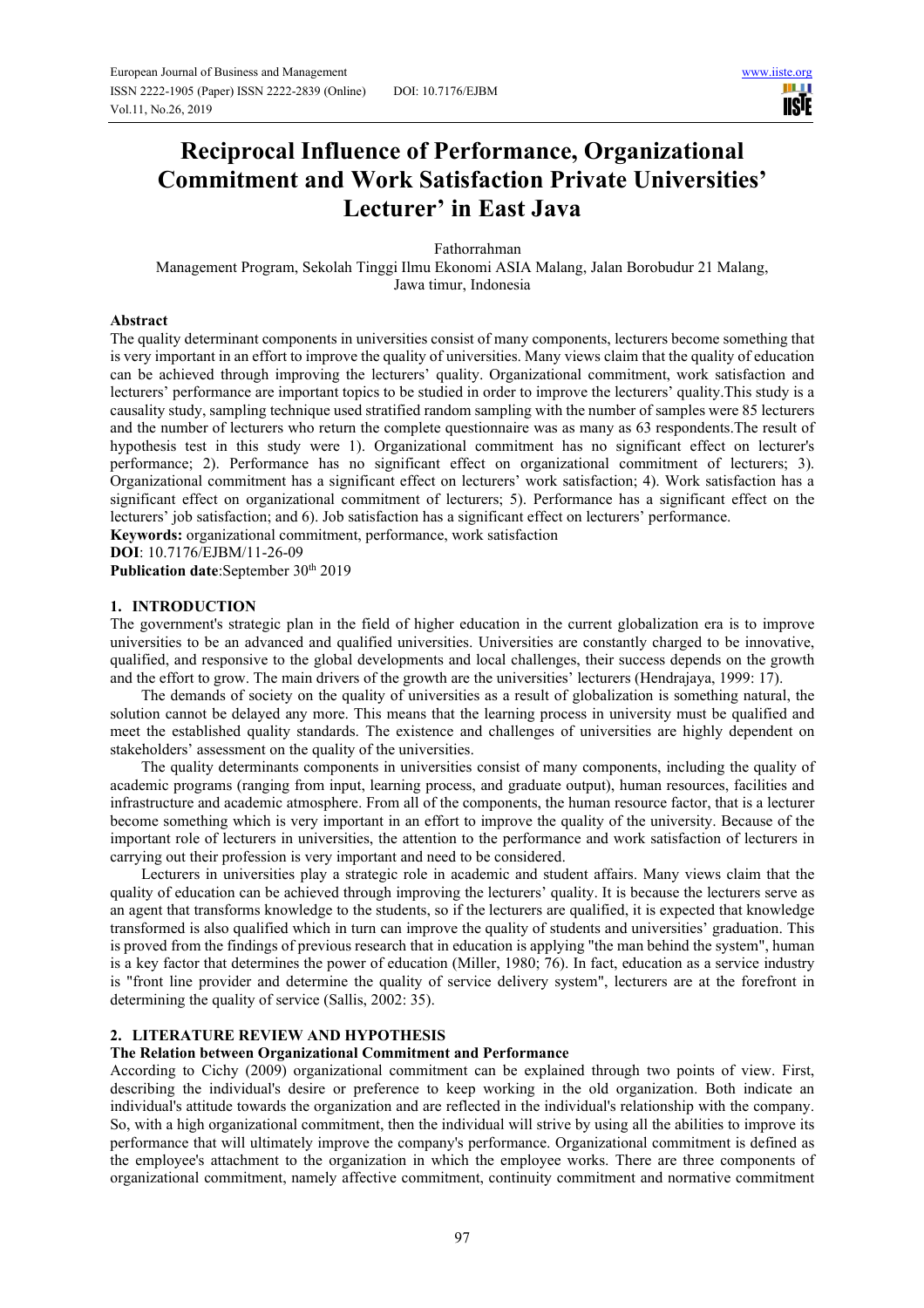ш **IISTE** 

(Allen & Meyer, 1990; Meyer & Allen, 1997).

Related to employee performance, it shows that if employees have high commitment they will be able to improve their performance which in turn can improve organizational performance. This is in line to a research by DeCotiis and Summers (1987) who found that organizational commitment is a strong predictor on employee's performance as well as a research by Jaramillo et al., (2005) which found that organizational commitment and performance have a positive relationship to the sales and non-sales employees. The same results are also shown by the results of a research by Chen and Francesco (2003) and Sudiro (2008). Meanwhile, Yiing and Zaman (2009) found that commitment has no effect on employee performance. While the study of Both Steers (1977) and Wiener and Vardi (1980) yields the conclusion that organizational commitment has an unclear relationship with performance. From several research results above, the researcher develops the first hypothesis as follows:

### **H1a: Organizational commitment has a positive effect on lecturers' performance.**

### **H1b: Performance has a positive effect on lecturers' organizational commitment of lecturers.**

### **The Relation Between Organizational Commitment and Work Satisfaction**

Commitment is known as the intention of employees to continue working within the organization (Meyer, 1997). This means that for employees who have a high organizational commitment to the organization then he will feel better job satisfaction, otherwise then he will feel less work satisfaction.

The results of a study from Lee and Mowday (1987) mentioned that work satisfaction and organizational commitment are interrelated. The linkage of organizational commitment to work satisfaction, indicating that organizational commitment can affect contradictory to the job satisfaction. That is, if employees feel satisfied in their work, then they will have a high commitment to the organization. Whereas when employees are not satisfied in the workplace, they are less committed and will seek other opportunities to quit. Conversely, employees who have a high commitment to the organization then they can increase the work satisfaction. The same is also shown by the results of the study by Sudiro (2008) and Westover et al., (2010).

Research conducted by Gunz and Gunz (1994), Knoop (1995) and Young et al. (1998) found that there was a relationship between work satisfaction and organizational commitment. These results were in line with Martin & O'Loughlin's (1984) study, demonstrating that job satisfaction at a US army consistently influences an increase in organizational commitment, as well as research by Carmeli et al. (2004) who found that work satisfaction has an influence on work commitment and work performance.

This result is in line with Lok and Crawford's research. (2001), which examines the antecedents of organizational commitment and the mediating role of work satisfaction. The study was conducted in 32 hospitals in Australia with a final total of 251 employees and hospital doctors. The results showed that work satisfaction had a positive influence on organizational commitment significantly. While Gorda (2002) discussed the influence of manager quality, work satisfaction, and corporate culture to the commitment and performance of hotel managers in Bali. The tool used is path analysis to 70 respondents in the form of hotel managers who have worked at least five years, using variable of quality manager, work satisfaction, and corporate culture as exogenous variable and individual manager performance as endogen variable. The results of his research found that work satisfaction (only intrinsic satisfaction) that significantly influence the commitment of managers. However, the above results differ from those of Yiing and Zaman (2009) finding out that organizational commitment had a significant negative effect on work satisfaction.

From some controversy result of research above, hence researcher develop second hypothesis, as follows:

### **H2a: Organizational commitment has a positive effect on lecturers' work satisfaction. H2b: Work satisfaction has a positive effect on lecturers' organizational commitment.**

### **The Relation Between Performance and Work Satisfaction**

The study of the relationship between work satisfaction and performance is one of the most important studies in industrial-organizational psychology. From several related studies on the relationship between work satisfaction and performance, it showed that there had always been a controversial opinion about the relationship between work satisfaction and employee performance and it always becomes an interesting topic, some argued that satisfaction affected the performance, some others argued on the contrary that is precisely the performance that affects work satisfaction (Judge et al., 2001).

Work satisfaction is an effectiveness or an emotional response to various aspects of work. A person can be relatively satisfied with an aspect of his job and dissatisfied with one or more of the other aspects. This study shows that work satisfaction presents a psychological condition for pleasure or displeasure depending on the fulfilled or unfulfilled desired needs and appropriate or inappropriate need between expected and the real value obtained.

Work satisfaction is caused by performance or work achievement so that more productive workers will get satisfaction. Karatepe and Tekinkus (2006) examined the effect of work-family conflicts, emotional fatigue, intrinsic- motivation on the performance of front office employees. This research was conducted by front office employees (FO) of a bank in Turkey. From the total of 450 distributed quizzes, 363 returned quizzes. Analyzer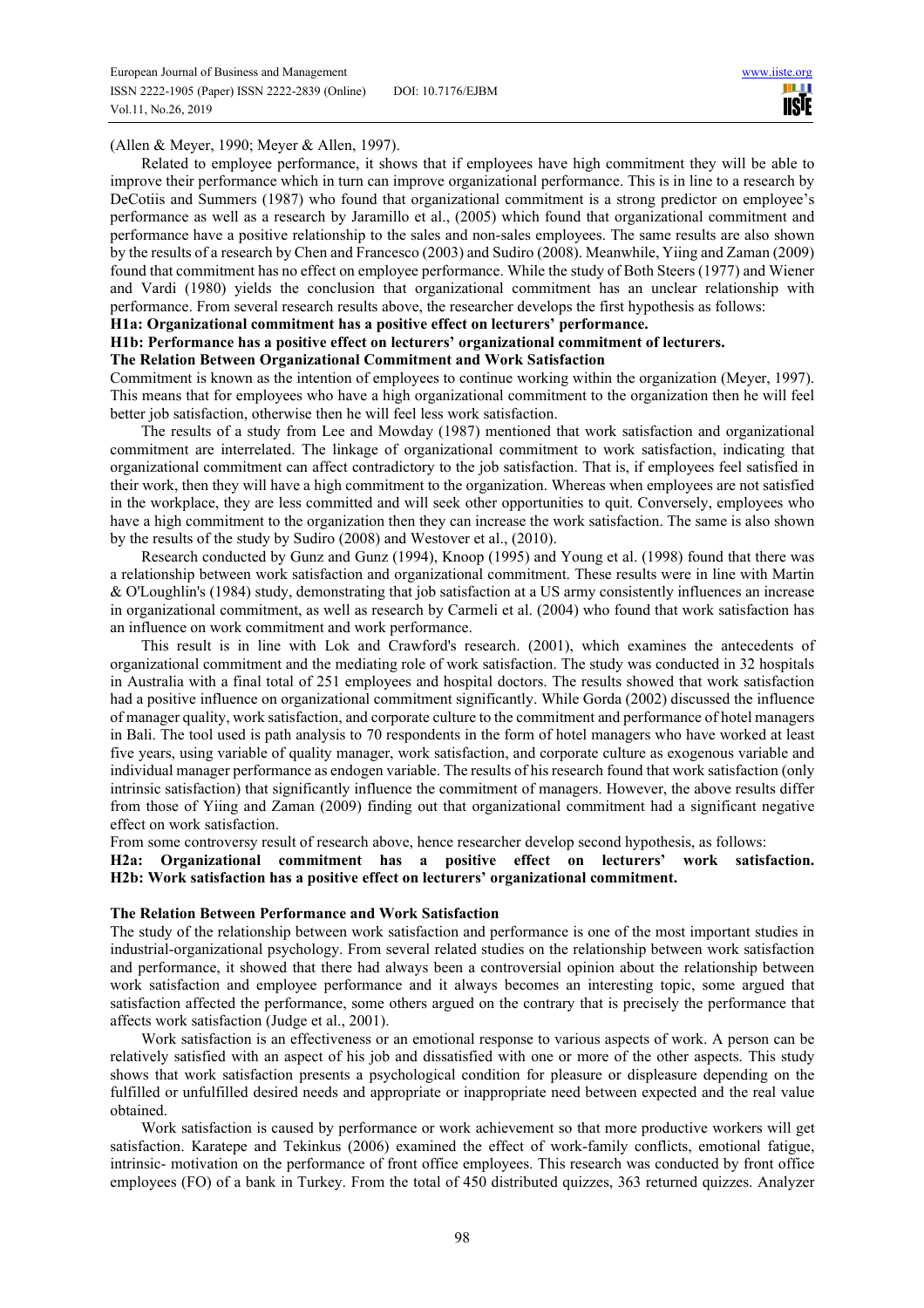used to process the data was using SEM. The results showed that the performance had a significant positive effect on work satisfaction of front office employees. While Zimmerman and Darnold (2009) which stated that employees' performance will lead to work satisfaction. The results support the research of Lawler and Porter (1967); Siegel and Bowen (1971); And Stumpf and Hartman (1984).

However, in another study of the relationship of performance and work satisfaction, it is often assumed that employees who get work satisfaction will carry out their work better. In many cases, there is often a positive relationship between high satisfaction with work performance or high performance, but not always strong enough and significant. There are many employees with high job satisfaction were not being employees whose performance was also high but still only as an average employee. Work satisfaction itself, is not a powerful motivator. The main problem of this relationship is whether work satisfaction leads to better implementation of work or vice versa, work performance leads to work satisfaction. Many studies found an unclear relationship between work satisfaction and work achievement (performance).

Hochwarter et al. (1999) stated that a positive relationship between work satisfaction and performance will occur when the value attainment and the positive effect were high. He pointed to a number of samples where the value of achievement and satisfaction may be high, but performance is not directly affected.

Sudiro (2008) stated that there was a reciprocal relationship between performance and work satisfaction; on one side; work satisfaction leads to improve performance so that satisfied workers will be more productive. The results support the research of (Clark & Chen, 2018)Chen et al. (2006); Lee et al. (1999); Melamed et al. (1995); Sekoran and Jauch (1978); Dickter et al. (1996); (Sarmiento, Beale, & Knowles, 2007) that work satisfaction affects performance, in this case satisfied workers were productive workers.

The above results were also in line with Sarmiento, et al. (2007) who examined about the determinants of employees' performance in electronic component manufacturing company in north Mexico in 1999. This research seeks to determine the factors that affect employees' performance. The results showed that work satisfaction had a significant positive relationship to performance, age was not related to performance, and education was not related to performance. From the opinions, it can be concluded that work satisfaction had a close relationship with employees' performance, the more employees were satisfied the higher the performance.

From some controversy results of research above, hence researcher develop third hypothesis as follows:

**H3a: Performance positively affects the lecturer's work satisfaction.** 

**H3b: Work satisfaction has a positive effect on lecturer's performance.** 

### **3. RESEARCH METHOD**

This research was conducted on lecturers in two private religious universities that have an accreditation rating "A" in Surabaya and Malang. The sampling technique was stratified random sampling with the total sample is 63. The data of this research was obtained through a questionnaire dispersion procedure. From 95 questionnaires distributed, the number of respondents who returned the questionnaires were 63. The results of validity and reliability test of all items in this research variable was valid and reliable. Data that has been valid and reliable was tested by using multiple linear regression test and Path Analysis.

### **4. FINDING RESULT**

### **4.1The Result of Multiple Linear Regression Testing**

The first multiple linear regression test was conducted to examine the effect of organizational commitment on lecturers' performance.

| Coefficientsª             |                             |            |                                  |       |      |  |  |  |
|---------------------------|-----------------------------|------------|----------------------------------|-------|------|--|--|--|
| Model                     | Unstandardized Coefficients |            | <b>Standardized Coefficients</b> |       |      |  |  |  |
|                           |                             | Std. Error | <b>B</b> eta                     |       | Sig. |  |  |  |
| (Constant)                | 1.677                       | .265       |                                  | 6.324 | .000 |  |  |  |
| Work Satisfaction         | .298                        | .078       |                                  | 3.816 | .000 |  |  |  |
| Organizational commitment | .033                        | .072       | .061                             |       |      |  |  |  |

**Table 4.1.a The Result of Multiple Linear Regression Testing** 

a. Dependent Variable: Performance

Based on table 4.1.a above, work satisfaction variable has a t value of 3.816 which is greater than the value of t table at df = 63 and  $\alpha$  = 0.05 of 1670, with sig t 0.000 <0.05. The above results show that work satisfaction has a significant effect on lecturers' performance. While the organizational commitment variable has a t value of .452 which is smaller than the value of t table at df = 63 and  $\alpha$  = 0.05 of 1670, with sig t 0.000 > 0.05. The above results show that organizational commitment has no significant effect on lecturers' performance.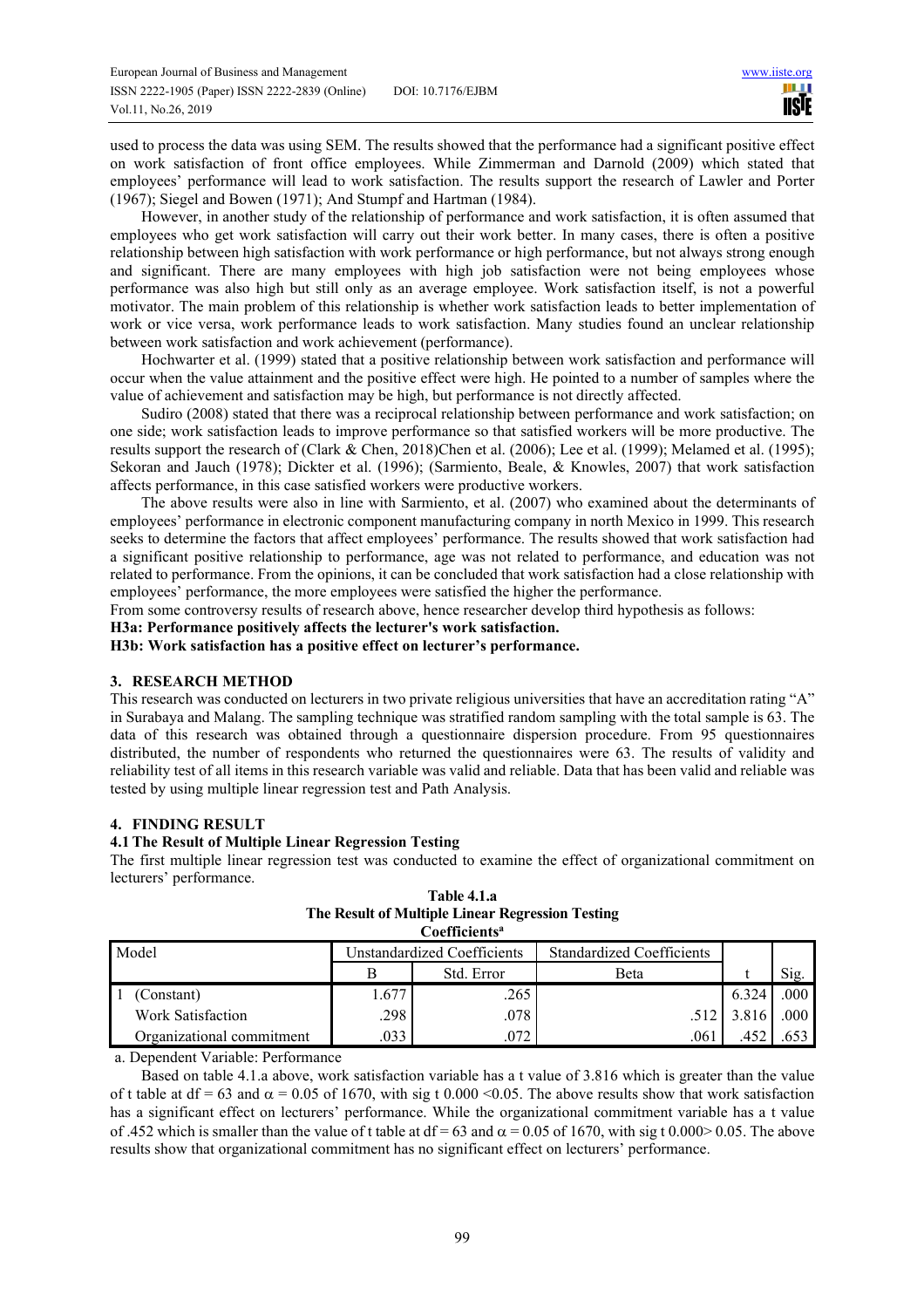

| THE INESUIT OF PERIQUE EMICAL INEZEESSION TESUME<br>Coefficients <sup>a</sup> |                             |            |                              |       |      |  |  |  |
|-------------------------------------------------------------------------------|-----------------------------|------------|------------------------------|-------|------|--|--|--|
| Model                                                                         | Unstandardized Coefficients |            | Standardized<br>Coefficients |       |      |  |  |  |
|                                                                               | В                           | Std. Error | Beta                         |       | Sig. |  |  |  |
| (Constant)                                                                    | .705                        | .499       |                              | 1.412 | .163 |  |  |  |
| Organizational commitment                                                     | .421                        | .092       | .455                         | 4.554 | .000 |  |  |  |
| Performance                                                                   | .655                        | .172       | .382                         | 3.816 | .000 |  |  |  |

# **Tabel 4.1.b The Result of Multiple Linear Regression Testing**

a. Dependent Variable: Work Satisfaction

Based on table 4.1.b above, organizational commitment variable has t value which is equal to 4,554 and bigger than t table value at df = 63 and  $\alpha$  = 0,05 equal to 1,670, with sig t 0.000 <0.05. The above results show that the performance has a significant effect on the work satisfaction of lecturers. While the performance variable has a t value of 3.816 which is greater than the value of t table at df = 63 and  $\alpha$  = 0.05 of 1670, with sig t 0.000 <0.05. The above results show that the performance has a significant effect on the work satisfaction of lecturers. **Tabel 4.1.c** 

| 1 avu 7.1.V                                      |
|--------------------------------------------------|
| The Result of Multiple Linear Regression Testing |
| Coefficients <sup>a</sup>                        |

| Model             | Unstandardized Coefficients |            | Standardized<br>Coefficients |       |      |
|-------------------|-----------------------------|------------|------------------------------|-------|------|
|                   |                             | Std. Error | Beta                         |       | Sig. |
| (Constant)        | .569                        | .606       |                              | .938  | .352 |
| Performance       | .104                        | .230       | .056                         | .452  | .653 |
| Work Satisfaction | .610                        | .134       | .564                         | 4.554 | .000 |

a. Dependent Variable: Organizational Commitment

Based on table 4.1.c above, the performance variable has a t value of .452 which is smaller than the value of t table at df = 63 and  $\alpha$  = 0.05 of 1670, with sig t 0.000> 0.05. The above results show that the performance does not significantly affect the organizational commitment of the lecturers. While work satisfaction variable has t value which is equal to 4,554 and bigger than t table value at  $df = 63$  and  $\alpha = 0.05$  is equal to 1,670, with sig t 0.000 <0.05. The above results show that work satisfaction has a significant effect on organizational commitment of lecturers.

From the results of multiple linear regression testing, the researchers can describe the path relationships between variables as shown in Figure 4.1 below:



Modelling Result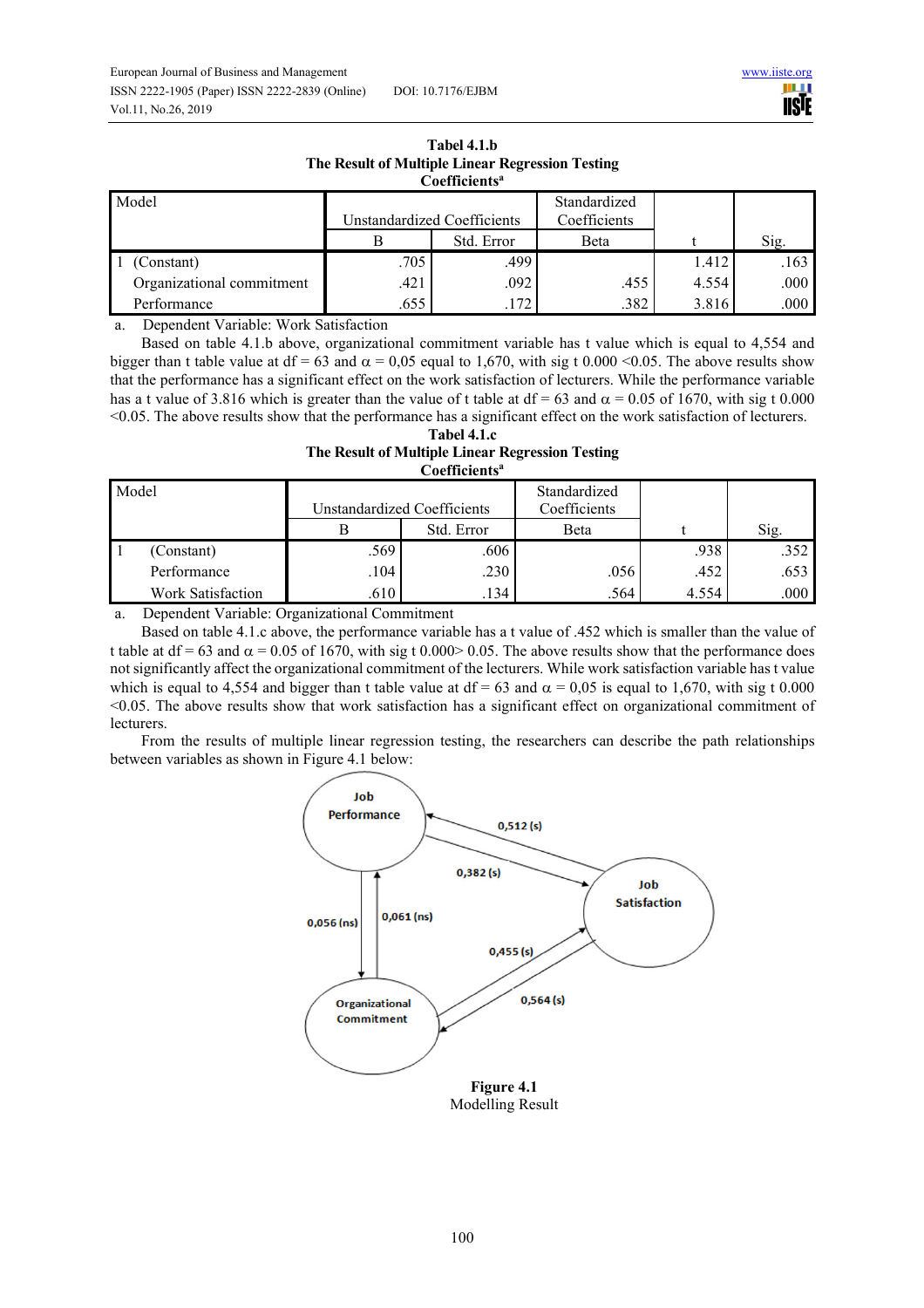HH I **IISTE** 

### **4.2 Hypothesis Testing**

There are six hypotheses in this study. The following are the results of tests on all six hypotheses.

## **H1a: Organizational commitment affects the performance**

### **H1b: Performance affects the Organizational commitment**

The path coefficient  $0.061$  (Sig = 0.653) from organizational commitment to lecturers' performance is not significant with positive direction. The above results show that organizational commitment has no significant effect on lecturers' performance, so H1a is rejected. Path coefficient  $0.056$  (Sig =  $0.653$ ) from performance to organizational commitment of lecturers is not significant with positive direction. The above results show that the performance has no significant effect on organizational commitment of lecturers, so H1b is rejected.

### **H2a: Organizational commitment has a positive effect on lecturers' work satisfaction.**

### **H2b: Work satisfaction has a positive effect on lecturers' organizational commitment.**

The path coefficient  $0.455$  (Sig = 0,000) from organizational commitment to lecturers' work satisfaction is significant with positive direction. The above results show that organizational commitment has a significant effect on the work satisfaction of lecturers, so that H2a is accepted. Path coefficient of  $0,564$  (Sig =  $0,000$ ) from work satisfaction to organizational commitment of lecturers is significant with positive direction. The above results show that job satisfaction has a significant effect on organizational commitment of lecturers, so that H2b is accepted.

### **H3a: Performance positively affects the lecturers' work satisfaction.**

### **H3b: Work satisfaction has a positive effect on lecturers' performance.**

The path coefficient  $0.382$  (Sig = 0,000) from the performance of the lecturers to the work satisfaction is significant with the positive direction. The above results show that the performance significantly affects the work satisfaction of lecturers, so that H3a is accepted. Path coefficient of  $0.512$  (Sig = 0,000) from work satisfaction to lecturers' performance is significant with positive direction. The above results show that work satisfaction has a significant effect on lecturers' performance, so H3b is accepted.

### **5. DISCUSSION**

### **5.1The Discussion of the Result of the Study**

From the result of the hypothesis testing above, the researcher will discuss the effect of the variables in this study as follows:

### **5.1.1The Effect of organizational Commitment to Performance and the Vice Versa**

From result of hypothesis 1a testing, path coefficient  $0.061$  (Sig = 0.653) from organizational commitment to lecturers' performance is not significant with positive direction. The above results show that organizational commitment has no significant effect on lecturers' performance. Means that hypothesis 1a, which states organizational commitment has a positive effect on the performance of lecturers, is not proven. Path coefficients are marked positive, theoretically it means that the influence of organizational commitment to performance is in the same direction.

The results of this study are in line with Mathieu and Zajac's (1990); And Yiing and Zaman (2009) which states that organizational commitment has no direct effect on performance. However, the results of this study are different from Darwito's (2008), Burton (2002), Jaramillo, et. al (2005), and Sudiro's (2008) study's results indicate that organizational commitment has a positive effect on employees' performance.

From result of hypothesis testing 1b, path coefficient  $0.056$  (Sig = 0.653) from performance to organizational commitment of lecturers is not significant with positive direction. The above results show that the performance does not significantly affect the organizational commitment of the lecturers. It means that hypothesis 1b, which states the performance has a positive effect on organizational commitment of lecturers, is not proven. Path coefficients are marked positive, theoretically it means that the effect of performance on organizational commitment is in the same direction.

The results of this study are in line with research from Both Steers (1977) and Wiener and Vardi (1980) which concluded that organizational commitment has an unclear relationship with the performance.

### **5.1.2The Effect of Organizational Commitment to Work Satisfaction and the Vice Versa**

From the result of hypothesis 2a testing, path coefficient 0.455 (Sig = 0.000) from organizational commitment to work satisfaction of lecturers is significant with positive direction. The above results show that organizational commitment has a significant effect on work satisfaction of lecturers. It means that hypothesis 2a, which states organizational commitment has a positive effect on the lecturers' work satisfaction, truly proved or accepted. Path coefficients are marked positive, theoretically it means that the influence of organizational commitment to work satisfaction is in the same direction. This indicates that lecturers who have high organizational commitment, then the work satisfaction will increase. Conversely, lecturers who have weak organizational commitment, so the work satisfaction will decrease.

The results of this study are in line with Sudiro's (2008) research; Westover et al., (2010); which stated that employees who have a high commitment to the organization then they can increase work satisfaction. However,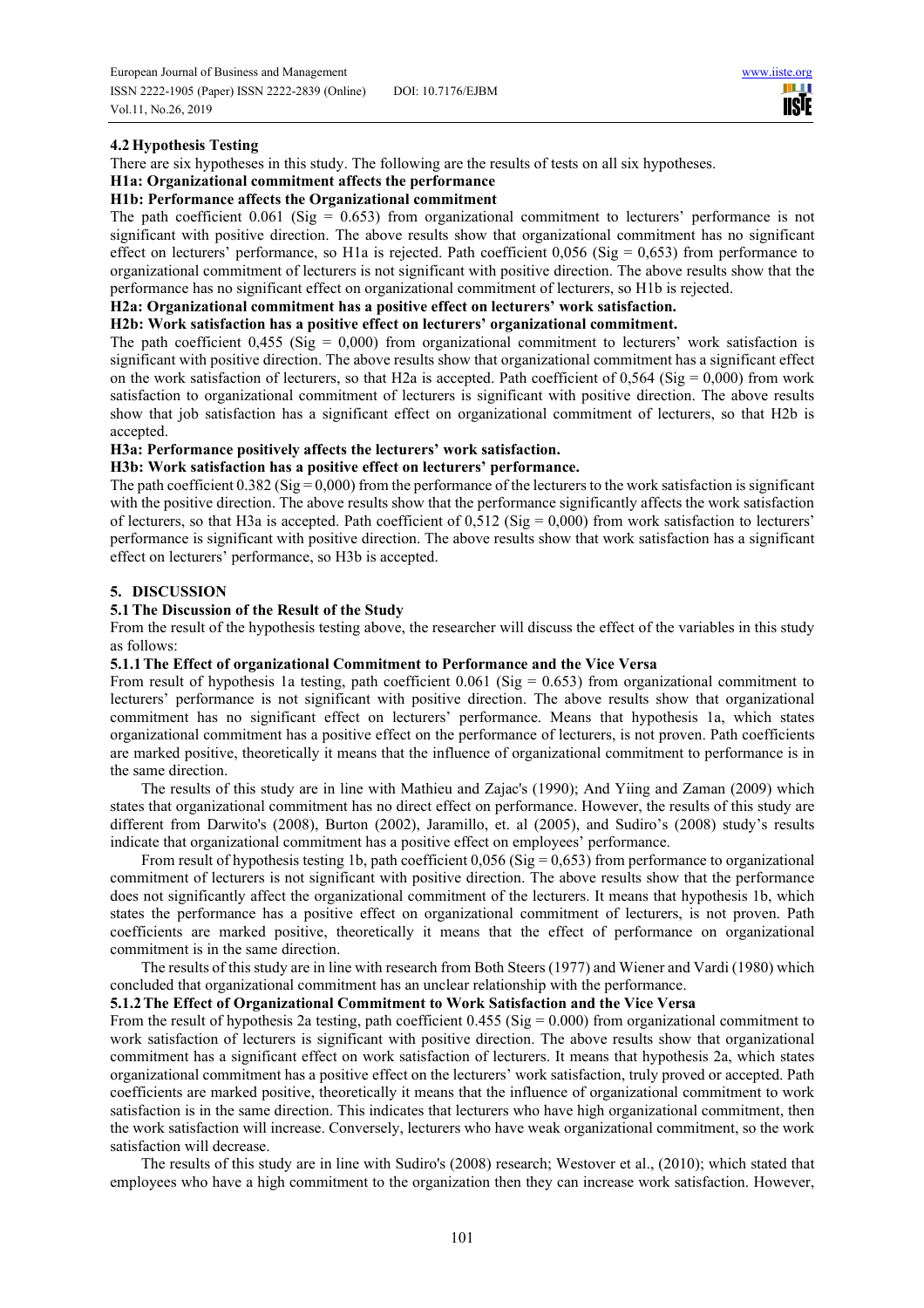this study differs from the study of Yiing and Zaman (2009) that found the opposite result in which organizational commitment has a significant negative effect on work satisfaction.

From the result of hypothesis testing 2b, path coefficient  $0,564$  (Sig = 0,000) from work satisfaction to organizational commitment of lecturers is significant with positive direction. The above results show that work satisfaction has a significant effect on organizational commitment of lecturers. It means that hypothesis 2b, which states work satisfaction has a positive effect on organizational commitment of lecturers, truly proved or accepted. Path coefficients are marked positive, theoretically it means that the effect of job satisfaction on organizational commitment is in the same direction. This indicates that the lecturers who work satisfaction is high, then the organizational commitment can increase. Conversely, lecturers whose work satisfaction is low, their organizational commitment may decrease further.

The results of this study are in line with studies from Lee and Mowday (1987), Gunz and Gunz (1994), Knoop (1995), Young et al. (1998), Martin & O'Loughlin (1984), and carmeli et al. (2004) who found that job satisfaction has an effect on work commitment.

### **5.1.3The Effect of Performance to Work Satisfaction and the Vice Versa**

From the result of hypothesis 3a testing, path coefficient  $0.382$  (Sig = 0.000) from performance to work satisfaction of lecturers is significant with positive direction. The above results show that the performance has a significant effect on the work satisfaction of lecturers. It means that hypothesis 3a, which states the performance has a positive effect on the lecturers' work satisfaction, truly proved or accepted. Path coefficients are marked positive, theoretically it means that the influence of performance on lecturers' work satisfaction is in the same direction. This indicates that the lecturers who have good performance, then the work satisfaction can increase. Conversely, lecturers who have poor performance, then the work satisfaction can decrease.

The results of this study are in line with Lawler's and porter's (1967) research; Siegel and Bowen (1971); Stumpf and Hartman (1984); Karatepe and Tekinkus (2006); Zimmerman (2009) which stated that employees' performance will lead to work satisfaction.

From the result of hypothesis 3b test, path coefficient  $0.512$  (Sig = 0.000) from work satisfaction to lecturers' performance is significant with positive direction. The above results show that work satisfaction has a significant effect on lecturers' performance. It means that hypothesis 3b, which states that work satisfaction has a positive effect on the performance of lecturers, truly proved or accepted. Path coefficient marked positive, theoretically it means that the influence of work satisfaction on lecturers' performance is in the same direction. This indicates that the lecturers whose work satisfaction is high, the performance can increase. Conversely, lecturers whose work satisfaction is low, then their performance can decrease further.

The results were in line with the research of Chen et al. (2006); Lee et al. (1999); Melamed et al. (1995); Sekoran and Jauch (1978); Dickter et al. (1996); Sarmiento et al, (2007) that work satisfaction affects performance.

### **5.2 The Implications of the Study**

The results of the study provide practical implications for private universities to pay attention to organizational commitment, performance and work satisfaction of lecturers. This is because the increased commitment, lecturers' performance and high lecturers' work satisfaction will help universities to be more advanced and developed. Therefore, it is important for private universities' leaders to pay attention to the factors that can increase commitment, performance and work satisfaction of lecturers such as appropriate motivation, lecturers' competence improvement through continuous training in development of learning method, and national and international scientific journal writing as well as stronger organizational commitment through the well application of policies, rules and academic atmosphere.

### **5.3 The Limitation of the Study**

The results of this study still have some limitations in terms of:

- 1. The scope of this study does not cover all private universities in East Java but only 2 private religious universities. 2. In the process of implementing the distribution of questioners to the respondents, the researcher got difficulty to meet face-to-face and conduct in-depth interviews with the respondents. Because of that in several study programs, the researchers spread the questionnaire through the head of the study program and conducted insights into the head of the study program. Spreading of questioners through the head of this study program allows the bias perception of the respondent to the given questionnaire.
- 3. This study is a momentary study when it was distributed the questionnaire, so that it cannot be known continuously the change of performance and work satisfaction from lecturers, therefore this result cannot be generalized as the relation of three variables in long term.

### **6. CONCLUSION**

Based on the purpose and result of the research, hence it can be compiled some conclusions as follows:

1. Organizational commitment has no significant effect on lecturers' performance.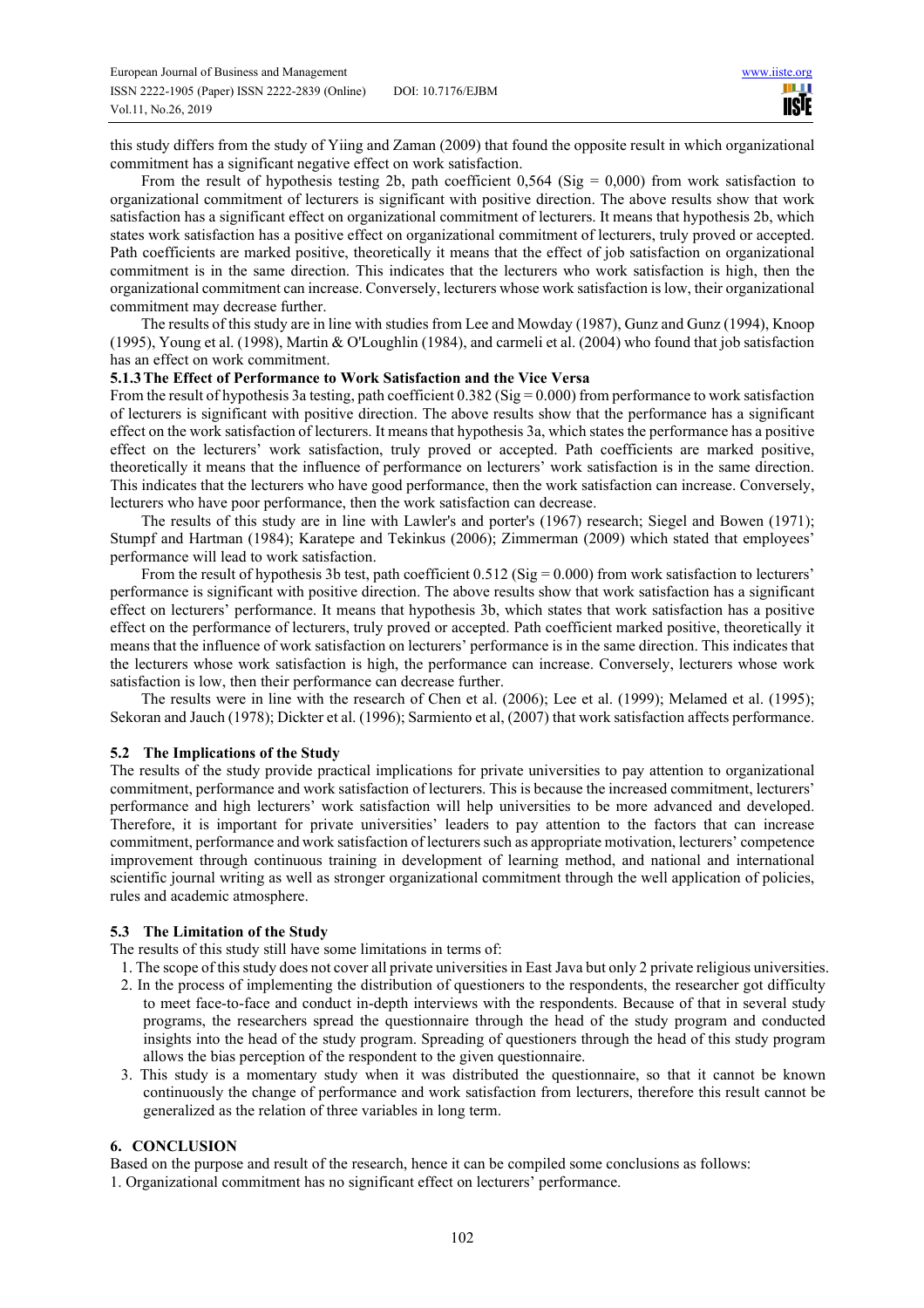**TILL TISTE** 

- 2. Performance has no significant effect on organizational commitment of lecturers.
- 3. Organizational commitment has a significant effect on the work satisfaction of lecturers.
- 4. Work satisfaction has a significant effect on organizational commitment of lecturers.
- 5. Performance has a significant effect on work satisfaction of lecturers.

6. Work satisfaction has a significant effect on lecturers' performance.

### **REFERENCES**

- Allen, N. J., *and* Meyer, J.P. 1990, The measurement and antecedents of affective, continuance, and normative commitment to organization. *Journal of occupational psychology*, *63,* 1–18.
- Bono, J.E, Judge, T.A., Thoresen, C.J. and Patton, G.K., 2001, The job satisfaction-job performance relationship: a qualitative and quantitative review. *Psycological Bulletin*, Vol. 127 No. 3, pp. 376-407
- Burton, E., Gene, 2002, *Jepang vs Amerika Serikat: Sebuah Perbandingan Lingkungan Perusahaan dan Karakteristik, Manusia Manajemen Sistem***,** 8 (2), 167-173.
- Brayfield, A.H. and Crockett, W.H. 1955. Employee attitudes and employee performance. *Psycological Bulletin*, 52, 396-424.
- Carmeli, A. and Freund, A. 2004." Work commitment, job satisfaction and job performance: An empirical investigation", *International Journal of Organisation Theory and Behaviour*, vol 7 No. 3, pp. 289-309
- Chen, Z.X. and Francesco, C., 2003, The relationship between the three components of commitment and employee performance in china. *Journal of Vacational Behaviour,* Vol. 62 No. 3, pp. 490-510
- Darwito, 2008, *Analisis Pengaruh Gaya Kepemimpinan Terhadap Kepuasan Kerja Dan Komitmen Organisasi Untuk Meningkatkan Kinerja karyawan (Studi Pada RSUD Kota Semarang).* http://eprints.undip.ac.id/16933/1/DARWITO.pdf
- DeCotiis, T. and Summers, T., 1987, A path analysis of a model of the antecedents and consequences of organizational commitment. *Human Relations,* Vol. 40, pp. 445-70.
- Gagnon, M.A. and Michael, J.H., 2004, Outcomes of perceived supervisor support for wood production employees. *Forest Product Journal*, Vol. 54 No. 12, pp. 172-7
- Giddens, A., 2001, *Runaway Word*, London: Profile Books Ltd
- Gunz, H.P. and Gunz S.P., 1994, Profesional/organizational commitment and job satisfaction for employed lawyers. *Human Relations*, 47, pp. 801-817
- Herzberg, F., Mausner, B., Peterson R.O. and Capwell, D.F., 1957, *Job Attitude: Review of Research and Opinion*, Pittsburgh PA, *Psychological service of Pittsburgh.*
- Ivancevich, John M., 1999. *Organizational behavior and Management*. Fifth edition.New York: Mc Graw-Hill.
- Jaramillo F., J.P. Mulki, and G.W. Marshall, 2005**,** A Meta-analysis of the relationship between organizational commitment and salesperson job performance: 25 years of research. *Journal of Business Research* 58*,* pp.705- 714
- Joyce, W. and Slocum, J.W., 1984, Collective climate: agreement as a basis for defining aggregate climates in organizations. *Academy of Management Journal*, Vol. 27 No. 4, pp. 721-42
- Joyce, W. and Slocum, J.W. and Glinow, M.A., 1982, Person-situation interaction: competing models of fit. *Journal of Occupational Behaviour*, Vol. 3 No. 4, pp. 265-80.
- Judge, T.A., Thoresen, C.J., Bono, J.E and Patton, G.K., 2001, *The job* satisfaction-job performance relationship: a qualitative and quantitative review. *Psycological Bulletin*, Vol. 127 No. 3, pp. 376-407
- Karatepe M.O. and Tekinkus M., 2006, The effects of work family conflict, emotional exhaustion, and intrinsic motivation on job outcomes of front line employees. *International Journal of Bank Marketing,* Vol. 24 no. 3, pp. 173-193.
- Knoop, R., 1995, Relationship among job involvement, job satisfaction and organizational commitment for nurses. *The Journal of Psychology*, 129, pp. 643-649.
- Laffaldano, M.T. & Muchinsky, P.M., 1985, Job Satisfaction and Job Performance: A Meta-analysis, *Psychological Bulletin*, pp. 251-273
- Lawler, E.E. and Porter, L.W., 1967, *The effect of performance on job satisfaction*, Industrial Relations, October 1967, pp. 20-8
- Lee, T.W. & Mowday, R.T. 1987. Voluntarily leaving an organization: An empirical investigation of Steers and Mowday's of turnover. *Academy Management Journal*. 721-743
- Locke, E.A., 1970, Job Satisfaction and Job Performance: A Theoritical Analysis*, Organizational Behaviour and Human Performance*, pp. 484-500
- Martin, T.N. and M.S. O'Laughlin, 1984, Predictors of organizational commitment: The study of part-time army reservists. *Journal of vocational Behaviour*, Vol. 25 No. 3, pp. 270-283
- Mathieu, J.E., & Zajac, D.M. 1990. A review and meta-analysis of the antecedents, correlates, and cobsequences of organizational commitment. *Psychology Bulletin*, 108: 171-194
- Meyer, J.P. and N.J. Allen, 1997, *Commitment in the workplace: Theory, Research, and Application.* Thousand